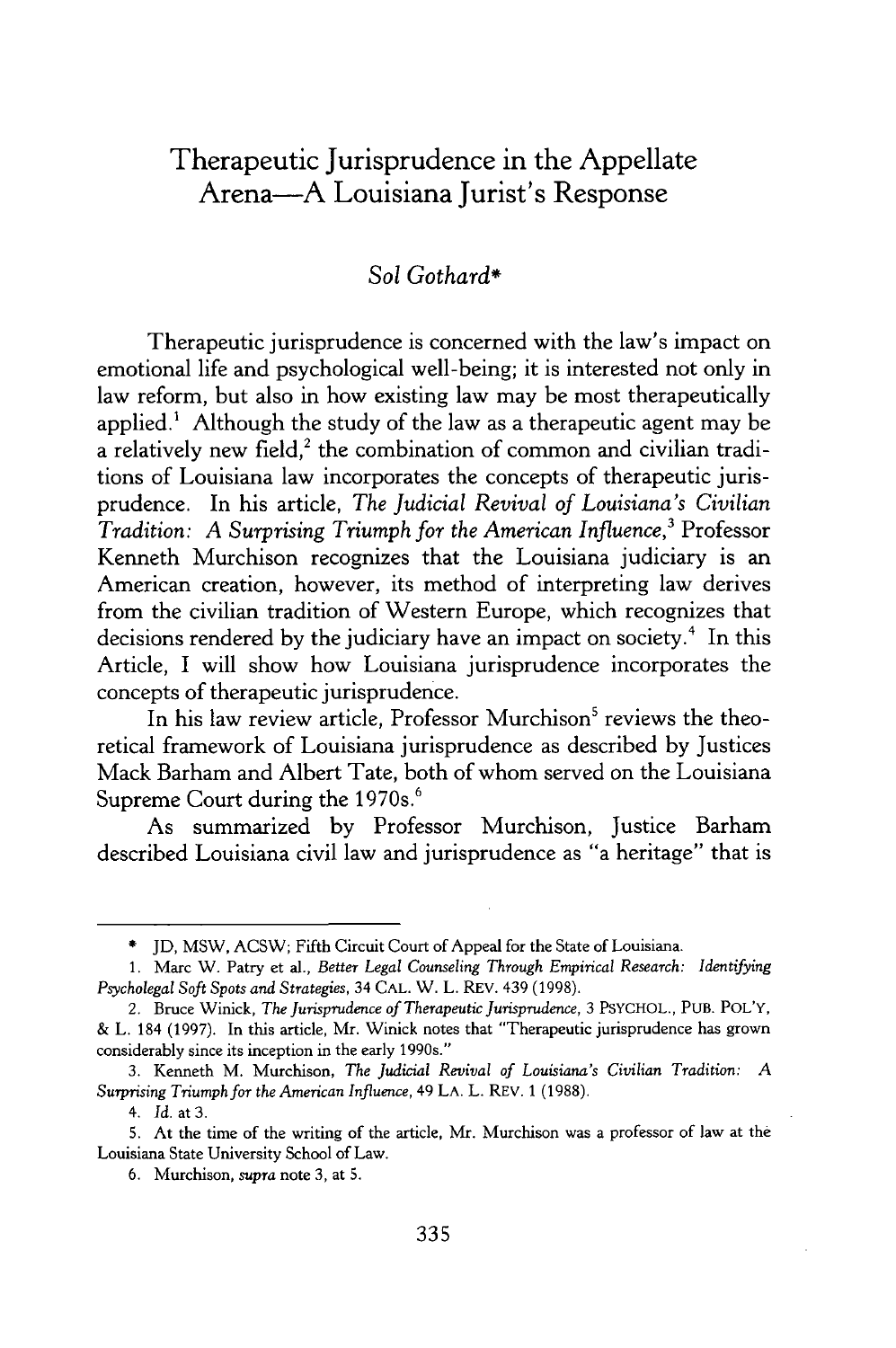"essentially a matter of technique rather than substance."<sup>7</sup> The main component of this technique is a rejection of the common law doctrine of stare decisis, which frees civilian judges from past decisions that do not serve present social needs.' While Justice Barham recognized that legislation is the primary source of law, he also recognized the legitimacy of other sources, including customs, and he argued that judicial decisions should be evaluated by their potential for producing socially desirable results.<sup>9</sup>

Louisiana jurisprudence, as described by Justice Tate, views the judge as the legislator's colleague, whose job it is to translate abstract legislation into solutions for specific problems."° The judge is to apply a functional approach that relies not on "logic alone," but also on "policy considerations of what rule is best for the community as a whole and of what rule provides the fairest solution of the present controversy."<sup>11</sup> To that end, while preexisting doctrine governs the vast majority of cases, the judge's role includes that of "lawmaker" in three particular settings: when the legislature fails to provide a rule; when a new legislative rule needs to be fitted into the existing legal framework; and when a "substantial change in social conditions" makes application of the "literal wording" of the legislative rule inappropriate.<sup>12</sup> In the civilian tradition, the judge has a duty to consider the policy implications of a decision and to render a decision that "justly resolves the particular dispute."<sup>13</sup> The judge's lawmaking function is necessary to keep the law "alive and current and responsive to the changing needs of society."<sup>14</sup>

Therapeutic jurisprudence calls for the systematic study of the therapeutic or antitherapeutic effects of the law.<sup>15</sup> Other things being equal, positive therapeutic effects are desired and should be a proper aim of law, and antitherapeutic effects are undesired and should be avoided or minimized.<sup>16</sup> In our Louisiana tradition, the effects of the law are also a factor. In a judicial consideration of the applicable law to a particular proceeding, the judge is not to decide cases "simply on the basis of the individual equities of the parties" but rather, the

- 10. *Id.*
- 11. *Id.* at 9. 12. *Id.*
- 13. *Id. at* **10.**

16. *Id.* at 188. Mr. Winick recognized that "other things" may rarely be equal, and there may be justification for a legal rule or practice found to produce antitherapeutic consequences.

*<sup>7.</sup> Id.* at 6.

<sup>8.</sup> *Id.*

<sup>9.</sup> *Id.* at 7.

<sup>14.</sup> *Id.*

<sup>15.</sup> Winick, *supra* note 2, at 185.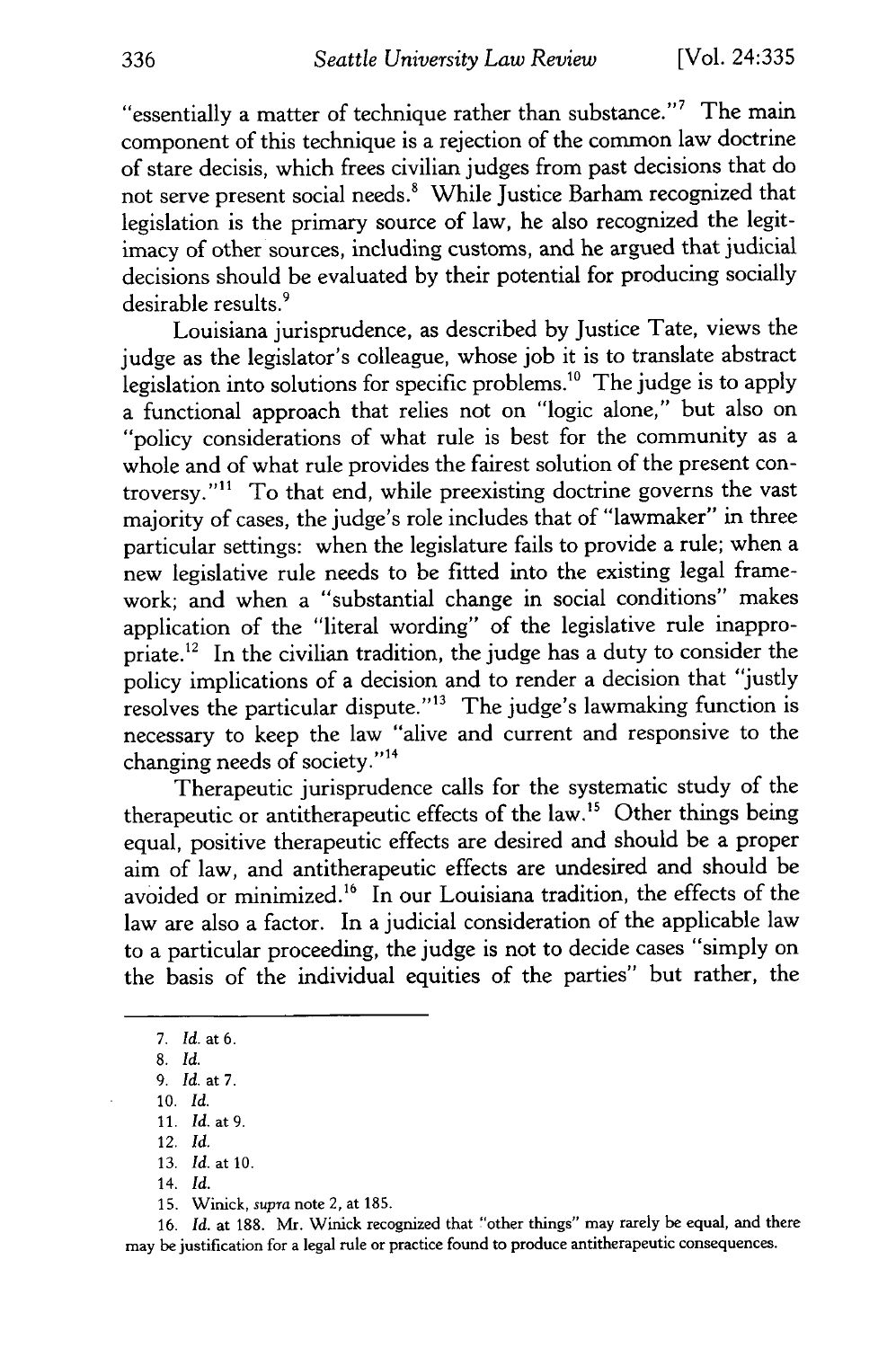judge's function is to select or to create a rule "of general application to other interests to be similarly situated in the future."<sup>17</sup> Surely, this consideration encompasses the ideals of considering the therapeutic effects of the decisions rendered.

Having recognized that there can be both therapeutic and antitherapeutic effects of judicial decisions, I would like to offer this consideration concerning the use of therapeutic jurisprudence in the appellate courts. In his Article, *Therapeutic Jurisprudence in the Appellate Arena,* David Wexler asks, "Does the ability to issue advisory opinions enhance a court's ability to create 'therapeutic' doctrines?"<sup>18</sup> As a general rule, courts are not allowed to issue advisory opinions and there are strong reasons for such a prohibition.

First, we must be mindful that the framers of the Constitution built into the tripartite federal government a self-executing safeguard against the encroachment or aggrandizement of one branch at the expense of another.<sup>19</sup> It has long been held that Congress may not execute the laws or exercise judicial power to revise final judgments rendered by the courts.<sup>20</sup> The judicial power to decide cases and controversies does not include a provision for purely advisory opinions and it does not permit the federal courts to resolve nonjusticiable questions."' These restrictions on judicial activities are necessary "to help ensure the independence of the Judicial Branch and to prevent the Judiciary from encroaching into areas reserved for the other branches."<sup>22</sup>

From this tradition the requirement of a "justiciable controversy" has evolved. A justiciable controversy connotes, in the present sense, an existing, actual, and substantial dispute, as distinguished from one that is merely hypothetical or abstract, and a dispute that involves the legal relations of parties who have real adverse interests upon which the judgment of the court may effectively operate through  $\alpha$  decree of a conclusive character.<sup>23</sup> It is a real and substantial controversy to which the law provides specific relief through a decree of conclusive character, as distinguished from an opinion advising what the law would be given a hypothetical set of facts.<sup>24</sup>

<sup>17.</sup> Murchison, *supra* note 3, at 10.

<sup>18.</sup> David B. Wexler, *Therapeutic Jurisprudence in the Appellate Arena,* 24 SEATTLE U. L. REV. 217 (2000).

<sup>19.</sup> *See* Buckley v. Valeo, 424 U.S. 1 (1976).

*<sup>20.</sup> See* Plaut v. Spendthrift Farm, Inc., 514 U.S. 211 (1995); Bowsher v. Synar, 478 U.S. 714 (1986).

*<sup>21.</sup> See* Clinton v. Jones, 520 U.S. 681 (1997).

<sup>22.</sup> Morrison v. Olson, 487 U.S. 654, 677 (1988) (quoting *Buckley,* 424 U.S. at 123).

<sup>23.</sup> Abbott v. Parker, 249 So. 2d 908 (La. 1971).

<sup>24.</sup> Couvillion v. James Pest Control, Inc., 729 So. 2d 172 (La. 1999).